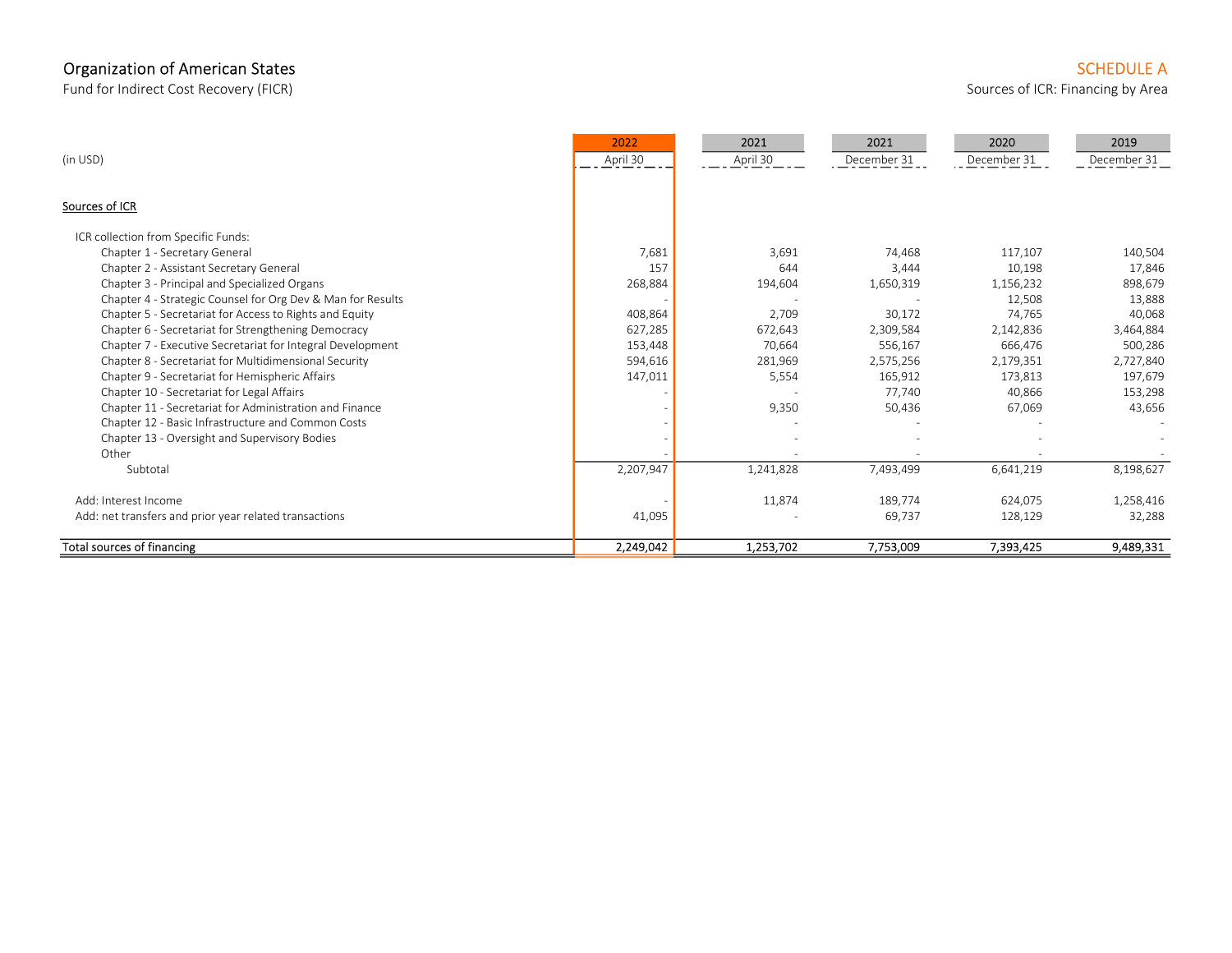# Organization of American States SCHEDULE B SCHEDULE B

Fund for Indirect Cost Recovery (FICR) States by Area and the Uses of ICR: Uses by Area Uses of ICR: Uses by Area

|                                                             | 2022            | 2021      | 2021        | 2020        | 2019        |
|-------------------------------------------------------------|-----------------|-----------|-------------|-------------|-------------|
| (in USD)                                                    | April 30        | April 30  | December 31 | December 31 | December 31 |
|                                                             |                 |           |             |             |             |
| Uses of ICR                                                 |                 |           |             |             |             |
| Execution:                                                  |                 |           |             |             |             |
| Chapter 1 - Secretary General                               | 90              | 73,676    | 242,129     | 337,606     | 493,684     |
| Chapter 2 - Assistant Secretary General                     |                 | 61,000    | 61,000      |             | 56,400      |
| Chapter 3 - Principal and Specialized Organs                | 82,720          | 69.702    | 178,576     | 97,953      | 35,000      |
| Chapter 4 - Strategic Counsel for Org Dev & Man for Results | 389,691         | 376,694   | 428,351     | 361,347     | 566,171     |
| Chapter 5 - Secretariat for Access to Rights and Equity     |                 | 17,735    | 60,662      | 114,281     | 144,142     |
| Chapter 6 - Secretariat for Strengthening Democracy         | 753,105         | 664,047   | 700,794     | 663,426     | 632,068     |
| Chapter 7 - Executive Secretariat for Integral Development  | 255,277         | 220,839   | 183,862     | 104,160     | 158,218     |
| Chapter 8 - Secretariat for Multidimensional Security       | 654,064         | 611,969   | 660,431     | 428,734     | 452,331     |
| Chapter 9 - Secretariat for Hemispheric Affairs             | 62,375          | 40,092    | 119,666     | 84,701      | 209,266     |
| Chapter 10 - Secretariat for Legal Affairs                  | 29,010          | 67,969    | 195,430     | 24,844      |             |
| Chapter 11 - Secretariat for Administration and Finance     | 1,402,339       | 1,228,478 | 1,176,078   | 1,210,954   | 2,029,483   |
| Chapter 12 - Basic Infrastructure and Common Costs          | 1,271,064       | 1,518,537 | 2,430,853   | 2,369,597   | 505,368     |
| Chapter 13 - Compliance Oversight Management Bodies         | 129,369         | 42,059    | 276,221     | 211,088     | 120,211     |
| Other                                                       |                 |           |             |             |             |
| Total execution                                             | $5,029,103$ (A) | 4,992,796 | 6,714,053   | 6,008,692   | 5,402,343   |
| Add: transfer to the Technology Fund                        |                 |           |             | 1,700,000   |             |
| Add: Supplementary appropiation                             | 97,750          |           | 1,789,262   |             | 500,000     |
| Add: net transfers and prior year related transactions      |                 | 33,689    |             |             |             |
| Total uses of ICR                                           | 5,126,853       | 5,026,485 | 8,503,314   | 7,708,692   | 5,902,343   |

A) Includes payroll obligations in the amount of USD 2,138 thousand and non payroll obligations in the amount of USD 1,041 thousand.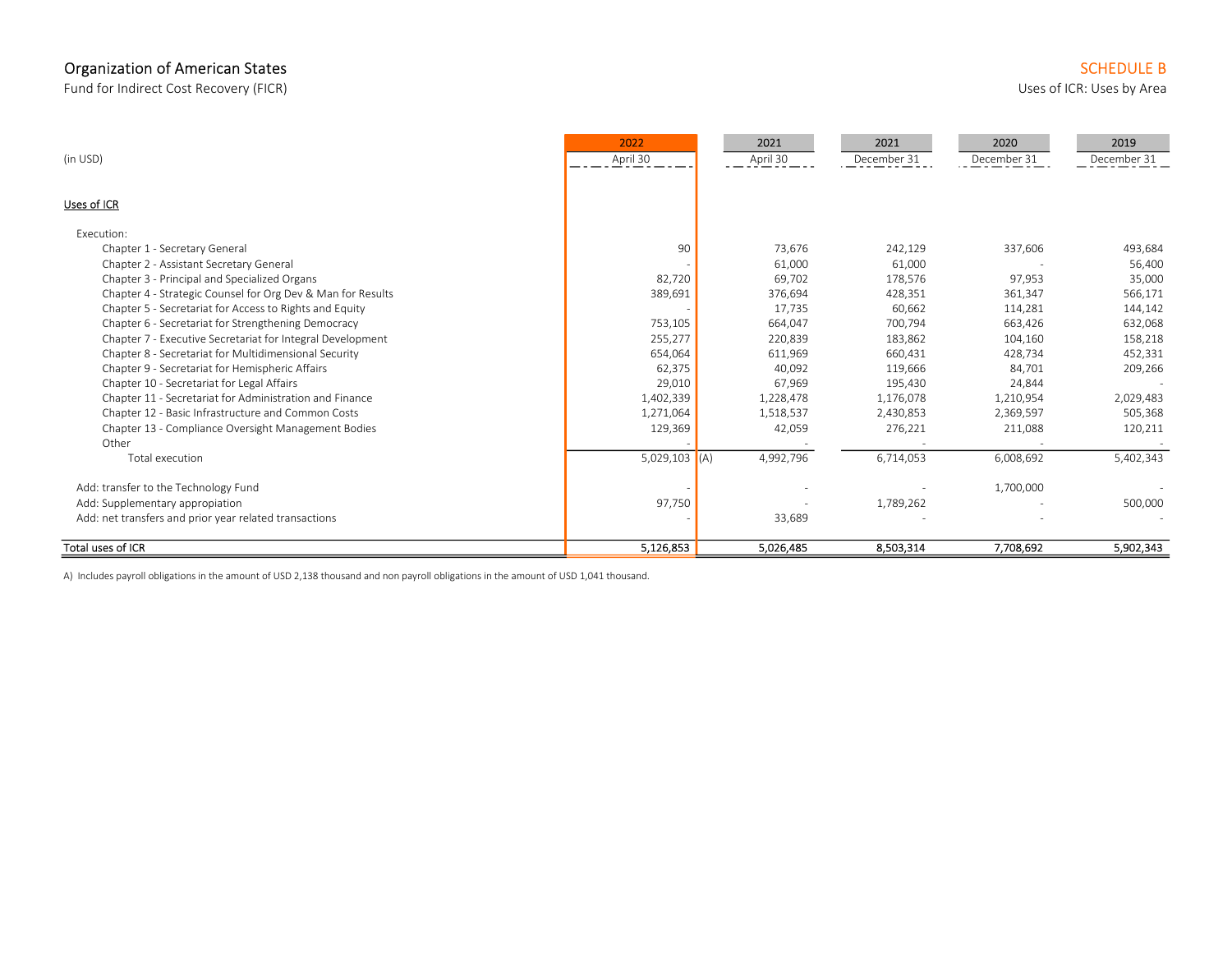## Organization of American States Schedule Controller Controller Controller Controller Controller Controller Controller Controller Controller Controller Controller Controller Controller Controller Controller Controller Contr

Fund for Indirect Cost Recovery (FICR) **Statement of Changes in Fund Balance** Statement of Changes in Fund Balance

- 1990 - 1990 - 1991 - 1992<br>1992 - 1992 - 1992 - 1992 - 1992 - 1992 - 1992 - 1992 - 1992 - 1992 - 1992 - 1992 - 1992 - 1992 - 1992 - 1992

| (in USD)                                                                                                                                                                   | 2022<br>April 30                                              | 2021<br>April 30                              | 2021<br>December 31                                         | 2020<br>December 31                                         | 2019<br>December 31                                       |
|----------------------------------------------------------------------------------------------------------------------------------------------------------------------------|---------------------------------------------------------------|-----------------------------------------------|-------------------------------------------------------------|-------------------------------------------------------------|-----------------------------------------------------------|
| Add: sources of financing                                                                                                                                                  |                                                               |                                               |                                                             |                                                             |                                                           |
| ICR collection from Specific Funds                                                                                                                                         | 2,207,947                                                     | 1,241,828                                     | 7,493,498                                                   | 6,641,220                                                   | 8,198,627                                                 |
| Interest income earned from Specific Funds                                                                                                                                 |                                                               | 11,874                                        | 189,774                                                     | 624,075                                                     | 1,258,416                                                 |
| Net prior year related transactions and other income                                                                                                                       | 41,095                                                        |                                               | 69,737                                                      | 128,129                                                     | 32,288                                                    |
| Total sources of financing                                                                                                                                                 | 2,249,042                                                     | 1,253,702                                     | 7,753,009                                                   | 7,393,425                                                   | 9,489,331                                                 |
| Less: uses of ICR<br>Execution:<br>Personnel<br>Non-personnel<br>Non-personnel (taxes)<br>Total execution<br>Transfer to the Technology Fund<br>Supplementary appropiation | 3,040,748<br>1,905,355<br>83,000<br>5,029,103 $(A)$<br>97,750 | 2,771,341<br>2,132,862<br>88,593<br>4,992,796 | 2,417,527<br>4,112,450<br>184,075<br>6,714,053<br>1,789,262 | 2,241,198<br>3,606,726<br>160,766<br>6,008,690<br>1,700,000 | 3,133,476<br>1,944,635<br>324,232<br>5,402,343<br>500,000 |
| Net prior year related transactions                                                                                                                                        |                                                               | 33,689                                        |                                                             |                                                             |                                                           |
| Total uses of ICR                                                                                                                                                          | 5,126,853                                                     | 5,026,485                                     | 8,503,314                                                   | 7,708,691                                                   | 5,902,343                                                 |
| ICR Operations Subfund (ICROS), sources of financing minus uses<br>Add: ICR Reserve Subfund (ICRRS)<br>Fund balances at end of period                                      | (2,877,812)<br>5,793,937<br>2,916,125                         | (3,772,783)<br>6,544,241<br>2,771,458         | (750, 304)<br>6,544,241<br>5,793,937                        | (315, 266)<br>6,859,507<br>6,544,241                        | 3,586,988<br>3,272,519<br>6,859,507                       |

A) Includes payroll obligations in the amount of USD 2,138 thousand and non payroll obligations in the amount of USD 1,041 thousand.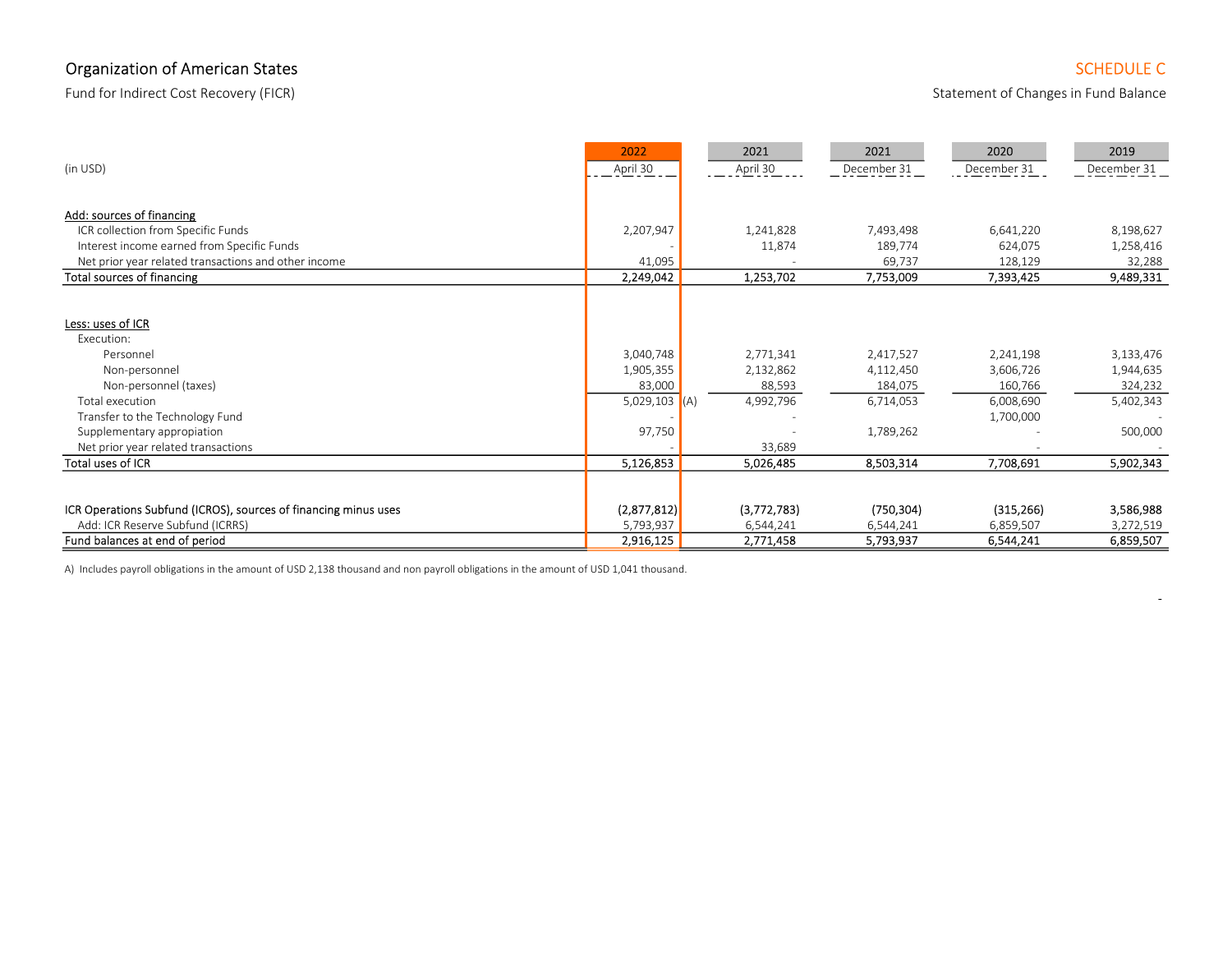#### Organization of American States Schedule D and SCHEDULE D and SCHEDULE D and SCHEDULE D and SCHEDULE D and SCHEDULE D

Fund for Indirect Cost Recovery (FICR) **Sources and Uses of ICR: Summary by Area** 

| (in millions of USD)                                        | 2022<br>April 30 |             | 2021<br>April 30 |             | 2021<br>December 31 |             | 2020<br>December 31 |             | 2019<br>December 31 |             |
|-------------------------------------------------------------|------------------|-------------|------------------|-------------|---------------------|-------------|---------------------|-------------|---------------------|-------------|
| Sources and Uses of ICR by Area                             | Sources          | <b>Uses</b> | Sources          | <b>Uses</b> | Sources             | <b>Uses</b> | Sources             | <b>Uses</b> | Sources             | <b>Uses</b> |
|                                                             |                  |             |                  |             |                     |             |                     |             |                     |             |
| Chapter 1 - Secretary General                               | 0.008            | 0.000       | 0.004            | 0.074       | 0.074               | 0.242       | 0.117               | 0.338       | 0.141               | 0.494       |
| Chapter 2 - Assistant Secretary General                     | 0.000            | $\sim$      | 0.001            | 0.061       | 0.003               | 0.061       | 0.010               | $\sim$      | 0.018               | 0.056       |
| Chapter 3 - Principal and Specialized Organs                | 0.269            | 0.083       | 0.195            | 0.070       | 1.650               | 0.179       | 1.156               | 0.098       | 0.899               | 0.035       |
| Chapter 4 - Strategic Counsel for Org Dev & Man for Results | $\sim$           | 0.390       | $\sim$           | 0.377       | $\sim$              | 0.428       | 0.013               | 0.361       | 0.014               | 0.566       |
| Chapter 5 - Secretariat for Access to Rights and Equity     | 0.409            | ×.          | 0.003            | 0.018       | 0.030               | 0.061       | 0.075               | 0.114       | 0.040               | 0.144       |
| Chapter 6 - Secretariat for Strengthening Democracy         | 0.627            | 0.753       | 0.673            | 0.664       | 2.310               | 0.701       | 2.143               | 0.663       | 3.465               | 0.632       |
| Chapter 7 - Executive Secretariat for Integral Development  | 0.153            | 0.255       | 0.071            | 0.221       | 0.556               | 0.184       | 0.666               | 0.104       | 0.500               | 0.158       |
| Chapter 8 - Secretariat for Multidimensional Security       | 0.595            | 0.654       | 0.282            | 0.612       | 2.575               | 0.660       | 2.179               | 0.429       | 2.728               | 0.452       |
| Chapter 9 - Secretariat for Hemispheric Affairs             | 0.147            | 0.062       | 0.006            | 0.040       | 0.166               | 0.120       | 0.174               | 0.085       | 0.198               | 0.209       |
| Chapter 10 - Secretariat for Legal Affairs                  | $\sim$           | 0.029       | $\sim$           | 0.068       | 0.078               | 0.195       | 0.041               | 0.025       | 0.153               | $\sim$      |
| Chapter 11 - Secretariat for Administration and Finance     |                  | 1.402       | 0.009            | 1.228       | 0.050               | 1.176       | 0.067               | 1.211       | 0.044               | 2.029       |
| Chapter 12 - Basic Infrastructure and Common Costs          |                  | 1.271       | $\sim$           | 1.519       | $\sim$              | 2.431       | $\sim$              | 2.370       | $\sim$              | 0.505       |
| Chapter 13 - Oversight and Supervisory Bodies               | $\sim$           | 0.129       |                  | 0.042       | $\sim$              | 0.276       | $\sim$              | 0.211       | $\sim$              | 0.120       |
| Other                                                       |                  |             |                  | ÷           |                     |             |                     |             | $\sim$              |             |
| Subtotal                                                    | 2.208            | 5.029 $(A)$ | 1.242            | 4.993       | 7.493               | 6.714       | 6.641               | 6.009       | 8.199               | 5.402       |
| Add: Interest Income                                        |                  | $\sim$      | 0.012            | ٠           | 0.190               | $\sim$      | 0.624               | A.          | 1.258               |             |
| Add: net transfers and others                               | $\sim$           | 0.098       |                  | ÷           | $\sim$              | 1.789       | $\mathbf{r}$        | 1.700       | $\sim$              | 0.500       |
| Add: net prior year related transactions                    | 0.041            |             |                  | 0.034       | 0.070               |             | 0.128               |             | 0.032               |             |
| Total                                                       | 2.249            | 5.127       | 1.254            | 5.027       | 7.753               | 8.503       | 7.393               | 7.709       | 9.489               | 5.902       |

A) Includes payroll obligations in the amount of USD 2,138 thousand and non payroll obligations in the amount of USD 1,041 thousand.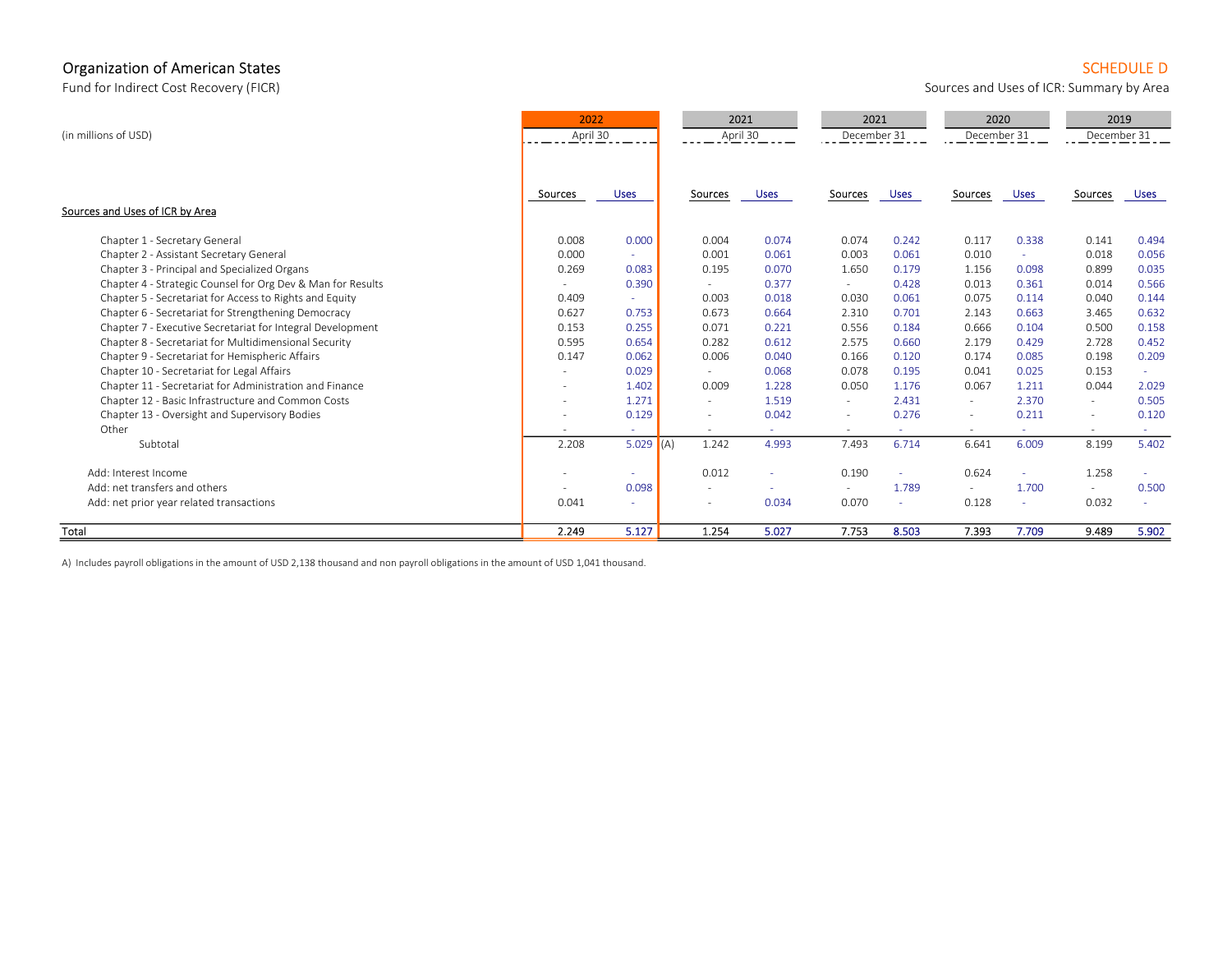#### 2021 Fund for Indirect Cost Recovery (FICR) SCHEDULE E

## Budget Execution Status Report and Transfers between Chapters by Chapter, Sub-Program and Object of Expenditure

From January 1, 2022 to April 30, 2022

| Chapter / Area / Object of Expenditure                                                          | Original Appropriation<br>CP/RES. 1163 (2308/20)<br>(a) | Transfers<br>(b) | Modified<br>Appropriation<br>(c) | Expenditures<br>(d) | Obligations<br>(e) | Unobligated<br>Appropriation<br>$(f = c - d - e)$ | % of<br>Appropriation<br>Transfers<br>$(q = b/a)$ | % Variance of<br>Original<br>Appropriation<br>$(h = d + e/a - 1)$ |
|-------------------------------------------------------------------------------------------------|---------------------------------------------------------|------------------|----------------------------------|---------------------|--------------------|---------------------------------------------------|---------------------------------------------------|-------------------------------------------------------------------|
| <b>Chapter 1 - Secretary General</b>                                                            |                                                         |                  |                                  |                     |                    |                                                   |                                                   |                                                                   |
| Office of the Secretary General (14A)                                                           |                                                         |                  |                                  |                     |                    |                                                   |                                                   |                                                                   |
| (1)-Personnel                                                                                   |                                                         |                  |                                  |                     |                    |                                                   | 0.0%                                              | N/A                                                               |
| (2-9)-Non-Personnel                                                                             | 24.9                                                    |                  | 24.9                             | 0.1                 |                    | 24.8                                              | 0.0%                                              | $-99.6%$                                                          |
| Sub-Total                                                                                       | 24.9                                                    |                  | 24.9                             | 0.1                 |                    | 24.8                                              | 0.0%                                              | $-99.6%$                                                          |
| mmm<br>Chapter 1 - Secretary General Total                                                      | 24.9                                                    |                  | 24.9                             | 0.1                 |                    | 24.8                                              | 0.0%                                              | $-99.6%$                                                          |
| <b>Chapter 3 - Principal and Specialized Organs</b>                                             |                                                         |                  |                                  |                     |                    |                                                   |                                                   |                                                                   |
| Executive Secretariat of the Inter-American Commission on Human Rights (IACHR) (34B)            |                                                         |                  |                                  |                     |                    |                                                   |                                                   |                                                                   |
| (1)-Personnel                                                                                   | 77.9                                                    | (4.9)            | 73.0                             | 23.9                | 49.0               |                                                   | $-6.3%$                                           | $-6.3%$                                                           |
| (2-9)-Non-Personnel                                                                             | 13.0                                                    |                  | 13.0                             | 9.8                 |                    | 3.3                                               | 0.0%                                              | $-25.0%$                                                          |
| Sub-Total                                                                                       | 90.9                                                    | (4.9)            | 86.0                             | 33.7                | 49.0               | 3.3                                               | $-5.4%$                                           | $-9.0%$                                                           |
| Secretariat of the Inter-American Commission of Women (CIM) (34C)                               |                                                         |                  |                                  |                     |                    |                                                   |                                                   |                                                                   |
| (1)-Personnel                                                                                   | $\sim$                                                  |                  | $\sim$                           |                     |                    | $\sim$                                            | 0.0%                                              | N/A                                                               |
| (2-9)-Non-Personnel                                                                             | 73.0                                                    |                  | 73.0                             |                     |                    | 73.0                                              | 0.0%                                              | $-100.0%$                                                         |
| Sub-Total                                                                                       | 73.0                                                    |                  | 73.0                             |                     |                    | 73.0                                              | 0.0%                                              | $-100.0%$                                                         |
| Office of the Director General of the Inter-American Children's Institute (34D)                 |                                                         |                  |                                  |                     |                    |                                                   |                                                   |                                                                   |
| (1)-Personnel                                                                                   |                                                         |                  | $\sim$                           |                     |                    | $\sim$                                            | 0.0%                                              | N/A                                                               |
| (2-9)-Non-Personnel                                                                             | 14.4                                                    |                  | 14.4                             | 0.0                 |                    | 14.4                                              | 0.0%                                              | $-100.0%$                                                         |
| Sub-Total                                                                                       | 14.4                                                    |                  | 14.4                             | 0.0                 |                    | 14.4                                              | 0.0%                                              | $-100.0%$                                                         |
| Secretariat of the Inter-American Telecommunication Commission (CITEL) (34F)<br>(1)-Personnel   |                                                         |                  | $\sim$                           |                     |                    | $\sim$                                            | 0.0%                                              | N/A                                                               |
| (2-9)-Non-Personnel                                                                             | 25.7                                                    |                  | 25.7                             |                     |                    | 25.7                                              | 0.0%                                              | $-100.0%$                                                         |
| Sub-Total                                                                                       | 25.7                                                    |                  | 25.7                             |                     |                    | 25.7                                              | 0.0%                                              | $-100.0%$                                                         |
| Meetings of the CITEL Assembly (34G)                                                            |                                                         |                  |                                  |                     |                    |                                                   |                                                   |                                                                   |
| (1)-Personnel                                                                                   | $\sim$                                                  |                  | $\overline{a}$                   |                     |                    | ÷.                                                | 0.0%                                              | N/A                                                               |
| (2-9)-Non-Personnel                                                                             | 14.3                                                    |                  | 14.3                             |                     |                    | 14.3                                              | 0.0%                                              | $-100.0%$                                                         |
| Sub-Total                                                                                       | 14.3                                                    |                  | 14.3                             |                     |                    | 14.3                                              | 0.0%                                              | $-100.0%$                                                         |
| Chapter 3 - Principal and Specialized Organs Total                                              | 218.3                                                   | (0.0)            | 218.3                            | 33.7                | 49.0               | 132.3                                             | 0.0%                                              | $-62.1%$                                                          |
| Chapter 4 - Strategic Counsel for Org Dev & Man for Results                                     |                                                         |                  |                                  |                     |                    |                                                   |                                                   |                                                                   |
| Office of the Strategic Counsel for Organizational Development and Management for Results (44A) |                                                         |                  |                                  |                     |                    |                                                   |                                                   |                                                                   |
| (1)-Personnel                                                                                   | 167.4                                                   | 44.0             | 211.4                            | 95.3                | 116.1              |                                                   | 26.3%                                             | 26.3%                                                             |
| (2-9)-Non-Personnel                                                                             | 6.0                                                     | 20.3             | 26.3                             | 26.3                |                    | $\sim$                                            | 339.2%                                            | 339.2%                                                            |
| Sub-Total                                                                                       | 173.4                                                   | 64.3             | 237.7                            | 121.6               | 116.1              |                                                   | 37.1%                                             | 37.1%                                                             |
| Department of Press and Communication (44C)                                                     |                                                         |                  |                                  |                     |                    |                                                   |                                                   |                                                                   |
| (1)-Personnel                                                                                   | 120.1                                                   | (37.5)           | 82.6                             |                     | 82.6               | $\bar{a}$                                         | $-31.3%$                                          | $-31.3%$                                                          |
| (2-9)-Non-Personnel                                                                             |                                                         |                  |                                  |                     |                    |                                                   | 0.0%                                              | N/A                                                               |
| Sub-Total                                                                                       | 120.1                                                   | (37.5)           | 82.6                             |                     | 82.6               |                                                   | $-31.3%$                                          | $-31.3%$                                                          |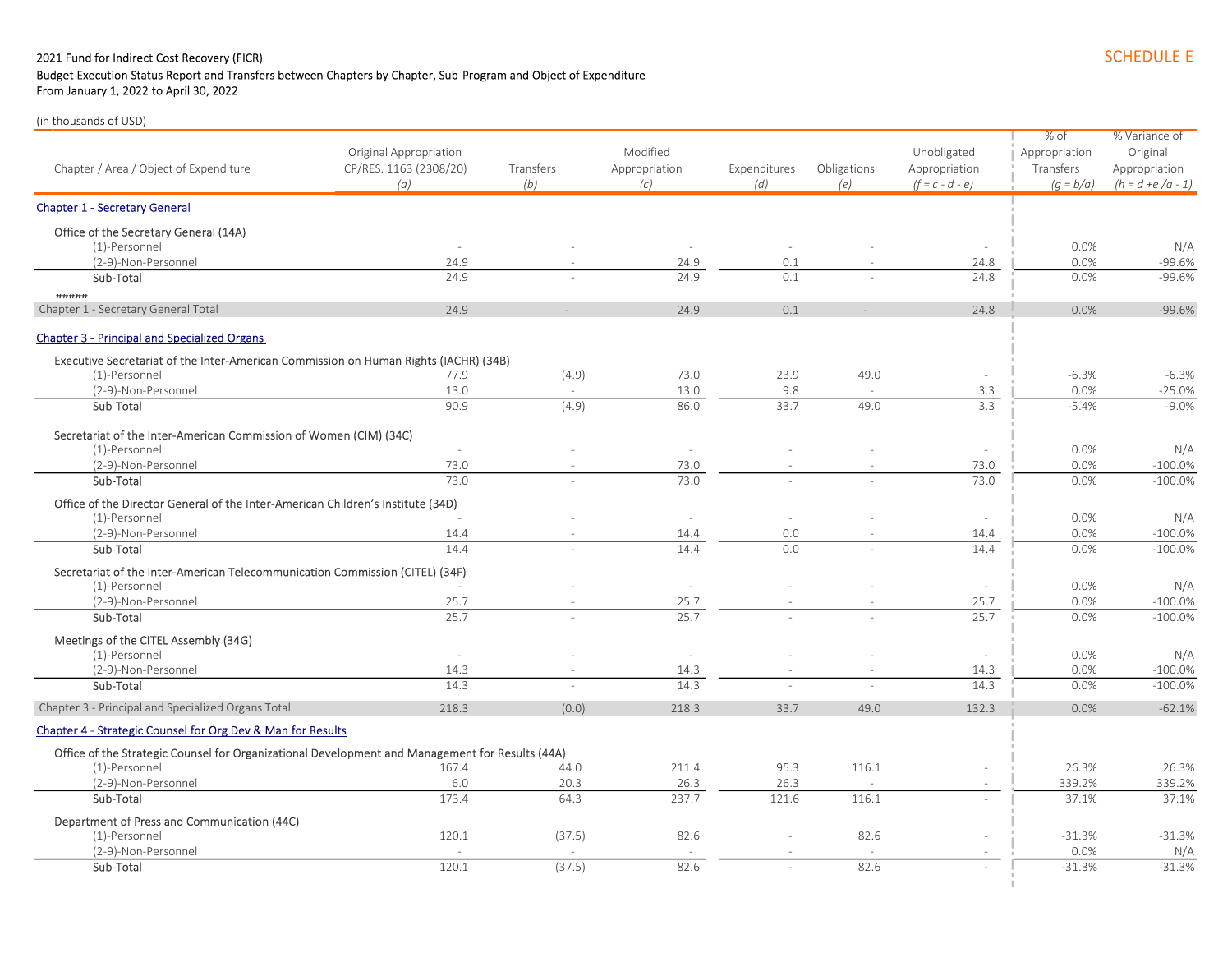### 2021 Fund for Indirect Cost Recovery (FICR) SCHEDULE E

# Budget Execution Status Report and Transfers between Chapters by Chapter, Sub-Program and Object of Expenditure

From January 1, 2022 to April 30, 2022

|                                                                             |                        |           |               |              |             |                          | % of          | % Variance of       |
|-----------------------------------------------------------------------------|------------------------|-----------|---------------|--------------|-------------|--------------------------|---------------|---------------------|
|                                                                             | Original Appropriation |           | Modified      |              |             | Unobligated              | Appropriation | Original            |
| Chapter / Area / Object of Expenditure                                      | CP/RES. 1163 (2308/20) | Transfers | Appropriation | Expenditures | Obligations | Appropriation            | Transfers     | Appropriation       |
|                                                                             | (a)                    | (b)       | (c)           | (d)          | (e)         | $(f = c - d - e)$        | $(q = b/a)$   | $(h = d + e/a - 1)$ |
| Department of External and Institutional Relations (44E)                    |                        |           |               |              |             |                          |               |                     |
| (1)-Personnel                                                               | $\sim$                 |           | $\sim$        | $\sim$       |             | $\sim$                   | 0.0%          | N/A                 |
| (2-9)-Non-Personnel                                                         | 111.2                  |           | 111.2         | 43.2         | 26.2        | 41.8                     | 0.0%          | $-37.6%$            |
| Sub-Total                                                                   | 111.2                  |           | 111.2         | 43.2         | 26.2        | 41.8                     | 0.0%          | $-37.6%$            |
| Chapter 4 - Strategic Counsel for Org Dev & Man for                         | 404.7                  | 27.3      | 432.0         | 164.8        | 224.9       | 42.3                     | 6.7%          | $-3.7%$             |
| <b>Chapter 6 - Secretariat for Strengthening Democracy</b>                  |                        |           |               |              |             |                          |               |                     |
| Secretariat for Strengthening Democracy (64A)                               |                        |           |               |              |             |                          |               |                     |
| (1)-Personnel                                                               | 626.9                  | (72.1)    | 554.8         | 175.7        | 379.1       | L.                       | $-11.5%$      | $-11.5%$            |
| (2-9)-Non-Personnel                                                         | 266.6                  | 69.0      | 335.6         | 129.4        | 68.9        | 137.3                    | 25.9%         | $-25.6%$            |
| Sub-Total                                                                   | 893.5                  | (3.1)     | 890.4         | 305.1        | 448.0       | 137.3                    | $-0.3%$       | $-15.7%$            |
|                                                                             |                        |           |               |              |             |                          |               |                     |
| Chapter 6 - Secretariat for Strengthening Democracy                         | 893.5                  | (3.1)     | 890.4         | 305.1        | 448.0       | 137.3                    | $-0.3%$       | $-15.7%$            |
| <b>Chapter 7 - Executive Secretariat for Integral Development</b>           |                        |           |               |              |             |                          |               |                     |
| Executive Secretariat for Integral Development (74A)                        |                        |           |               |              |             |                          |               |                     |
| (1)-Personnel                                                               | 267.2                  | (20.9)    | 246.3         | 74.8         | 171.6       | ÷                        | $-7.8%$       | $-7.8%$             |
| (2-9)-Non-Personnel                                                         | 15.7                   |           | 15.7          | 8.9          |             | 6.8                      | 0.0%          | $-43.1%$            |
| Sub-Total                                                                   | 282.9                  | (20.9)    | 262.0         | 83.7         | 171.6       | 6.8                      | $-7.4%$       | $-9.8%$             |
|                                                                             |                        |           |               |              |             |                          |               |                     |
| <b>Budgetary Adjustments (74X)</b>                                          |                        |           |               |              |             |                          |               |                     |
| (1)-Personnel                                                               |                        | 20.9      | 20.9          |              |             | 20.9                     | 0.0%          | N/A                 |
| (2-9)-Non-Personnel                                                         |                        |           |               |              |             |                          | 0.0%          | N/A                 |
| Sub-Total                                                                   | $\sim$                 | 20.9      | 20.9          |              |             | 20.9                     | 0.0%          | N/A                 |
| Chapter 7 - Executive Secretariat for Integral                              | 282.9                  | (0.0)     | 282.9         | 83.7         | 171.6       | 27.6                     | 0.0%          | $-9.8%$             |
| <b>Chapter 8 - Secretariat for Multidimensional Security</b>                |                        |           |               |              |             |                          |               |                     |
|                                                                             |                        |           |               |              |             |                          |               |                     |
| Secretariat for Multidimensional Security (84A)                             |                        |           |               |              |             |                          |               |                     |
| (1)-Personnel                                                               | 309.8                  | (6.0)     | 303.8         | 100.1        | 203.7       | $\sim$                   | $-1.9%$       | $-1.9%$             |
| (2-9)-Non-Personnel                                                         | 8.2                    |           | 8.2           |              | 0.9         | 7.3                      | 0.0%          | $-88.4%$            |
| Sub-Total                                                                   | 318.0                  | (6.0)     | 312.0         | 100.1        | 204.7       | 7.3                      | $-1.9%$       | $-4.2%$             |
| Secretariat of the Inter-American Committee against Terrorism (CICTE) (84D) |                        |           |               |              |             |                          |               |                     |
| (1)-Personnel                                                               | 152.5                  | (12.8)    | 139.7         | 46.1         | 93.7        | ÷,                       | $-8.4%$       | $-8.4%$             |
| (2-9)-Non-Personnel                                                         |                        |           |               |              |             |                          | 0.0%          | N/A                 |
| Sub-Total                                                                   | 152.5                  | (12.8)    | 139.7         | 46.1         | 93.7        |                          | $-8.4%$       | $-8.4%$             |
|                                                                             |                        |           |               |              |             |                          |               |                     |
| Department of Public Security (84E)                                         |                        |           |               |              |             |                          |               |                     |
| (1)-Personnel                                                               | 86.1                   | 0.7       | 86.8          | 28.5         | 58.3        |                          | 0.8%          | 0.8%                |
| (2-9)-Non-Personnel                                                         | $\sim$                 |           |               |              |             | $\overline{\phantom{a}}$ | 0.0%          | N/A                 |
| Sub-Total                                                                   | 86.1                   | 0.7       | 86.8          | 28.5         | 58.3        | $\sim$                   | 0.8%          | 0.8%                |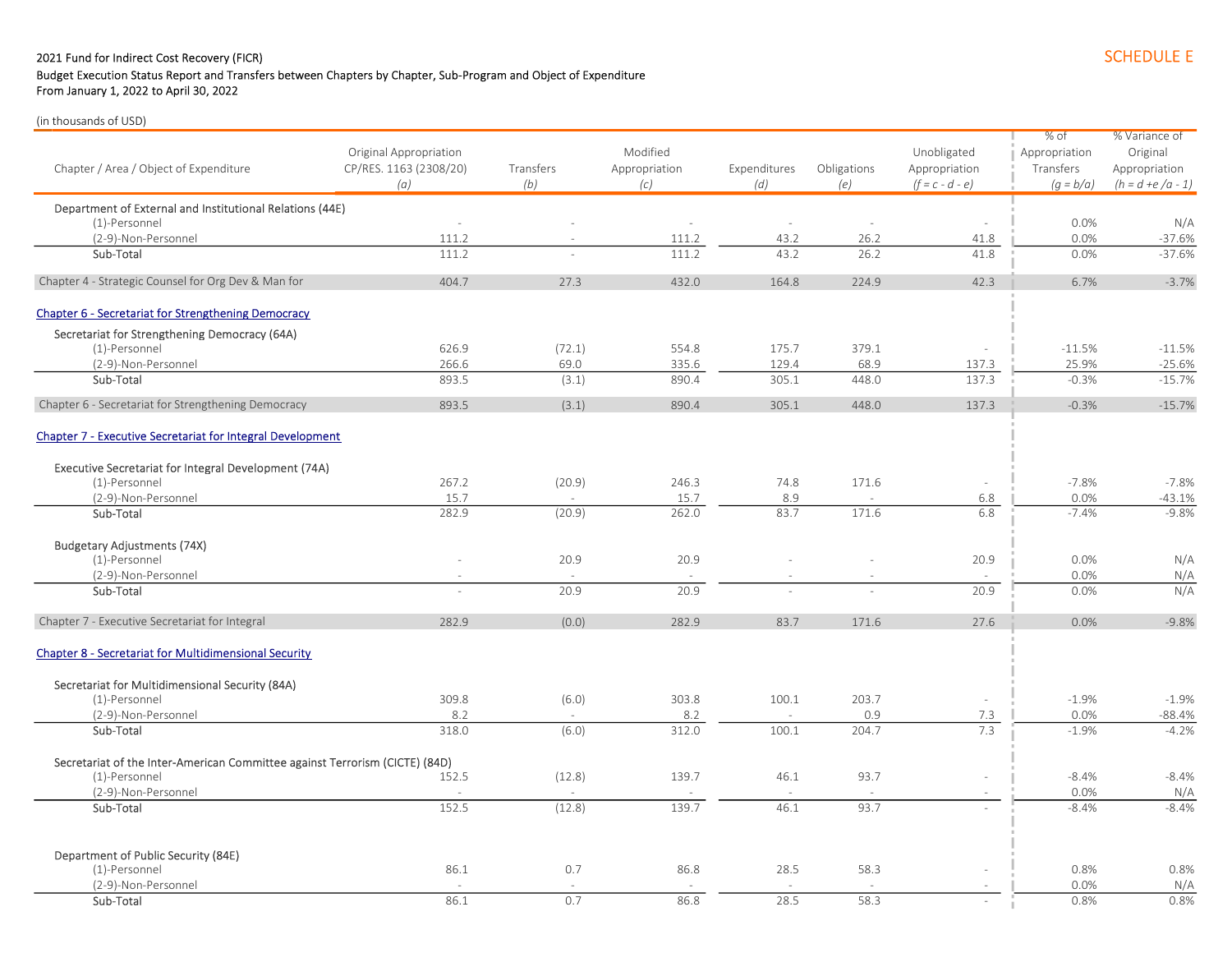#### 2021 Fund for Indirect Cost Recovery (FICR) SCHEDULE E Budget Execution Status Report and Transfers between Chapters by Chapter, Sub-Program and Object of Expenditure From January 1, 2022 to April 30, 2022

| Chapter / Area / Object of Expenditure                                                  | Original Appropriation<br>CP/RES. 1163 (2308/20)<br>(a) | Transfers<br>(b) | Modified<br>Appropriation<br>(c) | Expenditures<br>(d) | Obligations<br>(e)       | Unobligated<br>Appropriation<br>$(f = c - d - e)$ | % of<br>Appropriation<br>Transfers<br>$(q = b/a)$ | % Variance of<br>Original<br>Appropriation<br>$(h = d + e/a - 1)$ |
|-----------------------------------------------------------------------------------------|---------------------------------------------------------|------------------|----------------------------------|---------------------|--------------------------|---------------------------------------------------|---------------------------------------------------|-------------------------------------------------------------------|
|                                                                                         |                                                         |                  |                                  |                     |                          |                                                   |                                                   |                                                                   |
| Executive Secretariat of the Inter-American Drug Abuse Control Commission (CICAD) (84G) |                                                         |                  |                                  |                     |                          |                                                   |                                                   |                                                                   |
| (1)-Personnel                                                                           | 86.8                                                    | (36.2)           | 50.6                             | $\sim$              | 50.6                     | $\sim$                                            | $-41.7%$<br>0.0%                                  | $-41.7%$                                                          |
| (2-9)-Non-Personnel<br>Sub-Total                                                        | 120.4<br>207.2                                          | (36.2)           | 120.4<br>171.0                   | 9.7<br>9.7          | 62.4<br>113.0            | 48.3<br>48.3                                      | $-17.5%$                                          | $-40.1%$<br>$-40.7%$                                              |
|                                                                                         |                                                         |                  |                                  |                     |                          |                                                   |                                                   |                                                                   |
| <b>Budgetary Adjustments (84X)</b>                                                      |                                                         |                  |                                  |                     |                          |                                                   |                                                   |                                                                   |
| (1)-Personnel                                                                           |                                                         | 54.2             | 54.2                             |                     |                          | 54.2                                              | 0.0%                                              | N/A                                                               |
| (2-9)-Non-Personnel                                                                     |                                                         |                  |                                  |                     |                          |                                                   | 0.0%                                              | N/A                                                               |
| Sub-Total                                                                               |                                                         | 54.2             | 54.2                             |                     |                          | 54.2                                              | 0.0%                                              | N/A                                                               |
| Chapter 8 - Secretariat for Multidimensional Security                                   | 763.8                                                   | 0.0              | 763.8                            | 184.3               | 469.7                    | 109.7                                             | 0.0%                                              | $-14.4%$                                                          |
| <b>Chapter 9 - Secretariat for Hemispheric Affairs</b>                                  |                                                         |                  |                                  |                     |                          |                                                   |                                                   |                                                                   |
| Secretariat for Hemispheric Affairs (94A)                                               |                                                         |                  |                                  |                     |                          |                                                   |                                                   |                                                                   |
| (1)-Personnel                                                                           | $\sim$                                                  |                  | $\sim$                           |                     |                          | $\sim$                                            | 0.0%                                              | N/A                                                               |
| (2-9)-Non-Personnel                                                                     | 30.0                                                    |                  | 30.0                             | 0.1                 | 20.0                     | 9.9                                               | 0.0%                                              | $-32.8%$                                                          |
| Sub-Total                                                                               | 30.0                                                    |                  | 30.0                             | 0.1                 | 20.0                     | 9.9                                               | 0.0%                                              | $-32.8%$                                                          |
| Summits Secretariat (94E)                                                               |                                                         |                  |                                  |                     |                          |                                                   |                                                   |                                                                   |
| (1)-Personnel                                                                           | $\sim$                                                  |                  | $\sim$                           | $\sim$              | $\overline{\phantom{a}}$ | $\sim$                                            | 0.0%                                              | N/A                                                               |
| (2-9)-Non-Personnel                                                                     | 69.2                                                    |                  | 69.2                             | 29.5                | 12.7                     | 27.0                                              | 0.0%                                              | $-39.0%$                                                          |
| Sub-Total                                                                               | 69.2                                                    |                  | 69.2                             | 29.5                | 12.7                     | 27.0                                              | 0.0%                                              | $-39.0%$                                                          |
| Chapter 9 - Secretariat for Hemispheric Affairs Total                                   | 99.2                                                    |                  | 99.2                             | 29.7                | 32.7                     | 36.8                                              | 0.0%                                              | $-37.1%$                                                          |
| Chapter 10 - Secretariat for Legal Affairs                                              |                                                         |                  |                                  |                     |                          |                                                   |                                                   |                                                                   |
| Secretariat for Legal Affairs (104A)                                                    |                                                         |                  |                                  |                     |                          |                                                   |                                                   |                                                                   |
| (1)-Personnel                                                                           | $\sim$                                                  |                  | $\sim$                           | $\sim$              | $\sim$                   | $\sim$                                            | 0.0%                                              | N/A                                                               |
| (2-9)-Non-Personnel                                                                     | 111.7                                                   |                  | 111.7                            | 15.8                | 13.2                     | 82.7                                              | 0.0%                                              | $-74.0%$                                                          |
| Sub-Total                                                                               | 111.7                                                   |                  | 111.7                            | 15.8                | 13.2                     | 82.7                                              | 0.0%                                              | $-74.0%$                                                          |
| Chapter 10 - Secretariat for Legal Affairs Total                                        | 111.7                                                   |                  | 111.7                            | 15.8                | 13.2                     | 82.7                                              | 0.0%                                              | $-74.0%$                                                          |
| Chapter 11 - Secretariat for Administration and Finance                                 |                                                         |                  |                                  |                     |                          |                                                   |                                                   |                                                                   |
| Secretariat for Administration and Finance (114A)                                       |                                                         |                  |                                  |                     |                          |                                                   |                                                   |                                                                   |
| (1)-Personnel                                                                           |                                                         | $\sim$           | $\sim$                           |                     |                          |                                                   | 0.0%                                              | N/A                                                               |
| (2-9)-Non-Personnel                                                                     |                                                         | 43.5             | 43.5                             | 24.8                | 4.5                      | 14.3                                              | 0.0%                                              | N/A                                                               |
| Sub-Total                                                                               |                                                         | 43.5             | 43.5                             | 24.8                | 4.5                      | 14.3                                              | 0.0%                                              | N/A                                                               |
| Department of Human Resources (114B)                                                    |                                                         |                  |                                  |                     |                          |                                                   |                                                   |                                                                   |
| (1)-Personnel                                                                           |                                                         |                  |                                  |                     |                          |                                                   | 0.0%                                              | N/A                                                               |
| (2-9)-Non-Personnel                                                                     | 103.7                                                   |                  | 103.7                            | 26.6                | 26.6                     | 50.6                                              | 0.0%                                              | $-48.8%$                                                          |
| Sub-Total                                                                               | 103.7                                                   | $\sim$           | 103.7                            | 26.6                | 26.6                     | 50.6                                              | 0.0%                                              | $-48.8%$                                                          |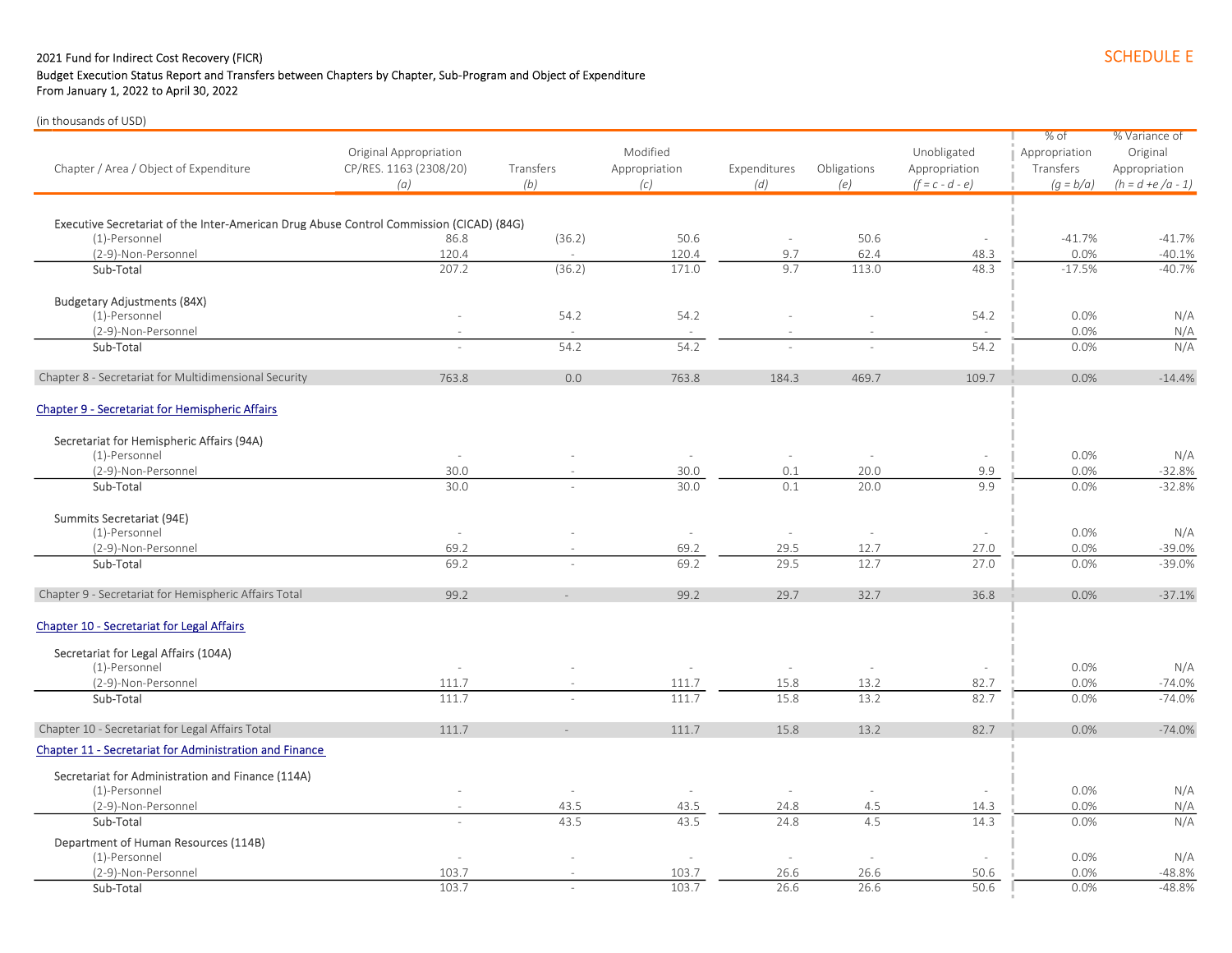### 2021 Fund for Indirect Cost Recovery (FICR) SCHEDULE E

### Budget Execution Status Report and Transfers between Chapters by Chapter, Sub-Program and Object of Expenditure

From January 1, 2022 to April 30, 2022

|                                                                                      |                        |           |               |              |             |                          | $%$ of        | % Variance of        |
|--------------------------------------------------------------------------------------|------------------------|-----------|---------------|--------------|-------------|--------------------------|---------------|----------------------|
|                                                                                      | Original Appropriation |           | Modified      |              |             | Unobligated              | Appropriation | Original             |
| Chapter / Area / Object of Expenditure                                               | CP/RES. 1163 (2308/20) | Transfers | Appropriation | Expenditures | Obligations | Appropriation            | Transfers     | Appropriation        |
|                                                                                      | (a)                    | (b)       | (c)           | (d)          | (e)         | $(f = c - d - e)$        | $(q = b/a)$   | $(h = d + e/a - 1)$  |
| Department of Financial Services (114C)                                              |                        |           |               |              |             |                          |               |                      |
| (1)-Personnel                                                                        | 734.3                  | (148.0)   | 586.3         | 156.0        | 430.3       |                          | $-20.2%$      | $-20.2%$             |
| (2-9)-Non-Personnel                                                                  |                        | 17.1      | 17.1          | 17.1         |             | $\overline{\phantom{a}}$ | 0.0%          | N/A                  |
| Sub-Total                                                                            | 734.3                  | (130.9)   | 603.4         | 173.2        | 430.3       |                          | $-17.8%$      | $-17.8%$             |
| Department of Procurement Services and Management Oversight (114E)                   |                        |           |               |              |             |                          |               |                      |
| (1)-Personnel                                                                        | 711.5                  | (106.6)   | 604.9         | 169.0        | 435.9       | $\sim$                   | $-15.0%$      | $-15.0%$             |
| (2-9)-Non-Personnel                                                                  | 16.3                   |           | 16.3          | 0.8          | 10.3        | 5.2                      | 0.0%          | $-31.7%$             |
| Sub-Total                                                                            | 727.8                  | (106.6)   | 621.2         | 169.8        | 446.2       | 5.2                      | $-14.6%$      | $-15.4%$             |
| Department of General Services (114F)                                                |                        |           |               |              |             |                          |               |                      |
| (1)-Personnel                                                                        | 99.9                   | 0.6       | 100.5         | 33.3         | 67.2        | ÷                        | 0.6%          | 0.6%                 |
| (2-9)-Non-Personnel                                                                  |                        |           |               |              |             |                          | 0.0%          | N/A                  |
| Sub-Total                                                                            | 99.9                   | 0.6       | 100.5         | 33.3         | 67.2        | $\sim$                   | 0.6%          | 0.6%                 |
| Chapter 11 - Secretariat for Administration and Finance                              | 1,665.7                | (59.2)    | 1,606.5       | 427.6        | 974.8       | 204.2                    | $-3.6%$       | $-15.8%$             |
| <b>Chapter 12 - Basic Infrastructure and Common Costs</b>                            |                        |           |               |              |             |                          |               |                      |
|                                                                                      |                        |           |               |              |             |                          |               |                      |
| OAS Maintenance of Internal Management Control Systems (124C)<br>(2-9)-Non-Personnel | 250.0                  |           | 250.0         | 59.4         | 97.0        | 93.6                     | 0.0%          |                      |
| Sub-Total                                                                            | 250.0                  |           | 250.0         | 59.4         | 97.0        | 93.6                     | 0.0%          | $-37.4%$<br>$-37.4%$ |
|                                                                                      |                        |           |               |              |             |                          |               |                      |
| <b>Building Management and Maintenance (124D)</b><br>(1)-Personnel                   | $\sim$                 |           | ÷,            |              |             | $\sim$                   | 0.0%          | N/A                  |
| (2-9)-Non-Personnel                                                                  | 500.2                  |           | 500.2         | 0.1          |             | 500.1                    | 0.0%          | $-100.0%$            |
| Sub-Total                                                                            | 500.2                  |           | 500.2         | 0.1          |             | 500.1                    | 0.0%          | $-100.0%$            |
|                                                                                      |                        |           |               |              |             |                          |               |                      |
| General Insurance (124E)                                                             |                        |           |               |              |             |                          |               |                      |
| (2-9)-Non-Personnel                                                                  | 50.0                   |           | 50.0          | 38.7<br>38.7 |             | 11.3                     | 0.0%          | $-22.6%$             |
| Sub-Total                                                                            | 50.0                   |           | 50.0          |              |             | 11.3                     | 0.0%          | $-22.6%$             |
| Terminations and Repatriations (124H)                                                |                        |           |               |              |             |                          |               |                      |
| (2-9)-Non-Personnel                                                                  | 50.0                   |           | 50.0<br>50.0  |              |             | 50.0<br>50.0             | 0.0%          | $-100.0%$            |
| Sub-Total                                                                            | 50.0                   |           |               |              |             |                          | 0.0%          | $-100.0%$            |
| Home Leave (124I)                                                                    |                        |           |               |              |             |                          |               |                      |
| (2-9)-Non-Personnel                                                                  | 10.0                   |           | 10.0          | 2.2          |             | 7.8<br>7.8               | 0.0%          | $-77.9%$<br>$-77.9%$ |
| Sub-Total                                                                            | 10.0                   |           | 10.0          | 2.2          |             |                          | 0.0%          |                      |
| OAS CORE Licensing (124S)                                                            |                        |           |               |              |             |                          |               |                      |
| (2-9)-Non-Personnel                                                                  | 400.0                  |           | 400.0         | 1.0          | 22.3        | 376.7                    | 0.0%          | $-94.2%$             |
| Sub-Total                                                                            | 400.0                  |           | 400.0         | 1.0          | 22.3        | 376.7                    | 0.0%          | $-94.2%$             |
| Cleaning Services (124U)                                                             |                        |           |               |              |             |                          |               |                      |
| (2-9)-Non-Personnel                                                                  | 491.0                  |           | 491.0         | 185.0        | 306.0       |                          | 0.0%          | 0.0%                 |
| Sub-Total                                                                            | 491.0                  |           | 491.0         | 185.0        | 306.0       |                          | 0.0%          | 0.0%                 |
| Security Services (124V)                                                             |                        |           |               |              |             |                          |               |                      |
| (2-9)-Non-Personnel                                                                  | 334.8                  |           | 334.8         |              | 334.8       | 0.0                      | 0.0%          | 0.0%                 |
| Sub-Total                                                                            | 334.8                  |           | 334.8         |              | 334.8       | 0.0                      | 0.0%          | 0.0%                 |